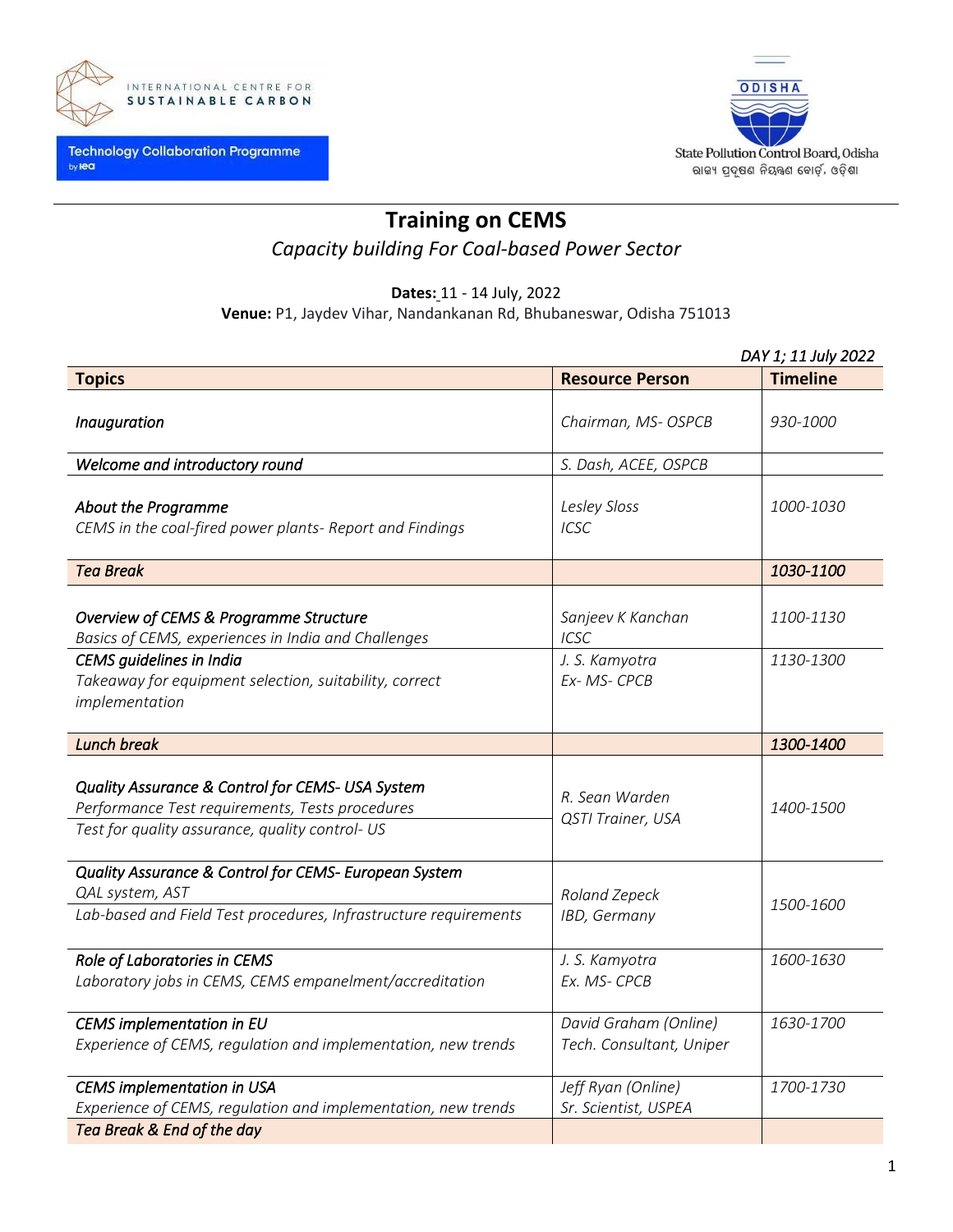## *DAY 2 12 July 2022; 9:30 am onwards*

| <b>Topics</b>                                                                                                                                                                        | <b>Resource Person</b>                                          | <b>Timeline</b> |
|--------------------------------------------------------------------------------------------------------------------------------------------------------------------------------------|-----------------------------------------------------------------|-----------------|
| CEMS Selection- PM & Gaseous- Reference to Thermal power plant<br>Guidance for specification, tendering, selection, after sales support                                              | Sankar Kannan,<br><b>SICK</b>                                   | 930-1015        |
| PM CEMS fundamentals- Reference to Thermal power plant<br>Suitability and limitations<br>Maintenance- alignment, cleaning, calibration factor etc.                                   | R. Sean Warden,<br>QSTI Trainer, USA<br>Sanjeev K Kanchan, ICSC | 1015-11:00      |
| <b>Tea Break</b>                                                                                                                                                                     |                                                                 | 1100-1130       |
| Gaseous CEMS fundamentals- Reference to Thermal power<br>Suitability and limitations- PM, SO2, NOx, O2, CO2<br>Maintenance- Span, drift, alignment, cleaning etc. & solution         | Roland Zepeck<br>IBD, Germany                                   | 1130-1215       |
| <b>CEMS installation and setting-</b> Reference to Thermal Power plant<br>Correct installations- PM, SO2, NOx, O2, CO2, Hg<br>Correct setting, Data connectivity and standardization | R. Sean Warden,<br>QSTI Trainer, USA                            | 1215-1300       |
| <b>Lunch break</b>                                                                                                                                                                   |                                                                 | 1300-1400       |
| <b>PM CEMS calibration</b><br>SRMs- BSEN 13284-1, IS: 11255 Part 1 or EPA method 17 or EPA<br>method 5 or BS ISO 9096:2003, Calibration process                                      | Ashish Gupta<br>Director, Envirotech                            | 1400-1530       |
| Gaseous CEMS calibration-Reference to Thermal power<br>Calibration system setup- tubing and cylinder set-up<br>Calibration check, Remote calibration                                 | R. Sean Warden,<br>QSTI Trainer, USA                            | 1530-1615       |
| Mercury monitoring- Reference to Thermal power<br>Suitability, limitations, CEMS, Sorbent-trap<br>Maintenance issues & solution                                                      | Roland Zepeck<br>IBD, Germany                                   | 1615-1715       |
| Plan for next day plant visit                                                                                                                                                        | Ashish Gupta<br>Sankar Kannan<br>R. Sean Warden                 | 1715-1730       |
| Tea Break & End of the day                                                                                                                                                           |                                                                 |                 |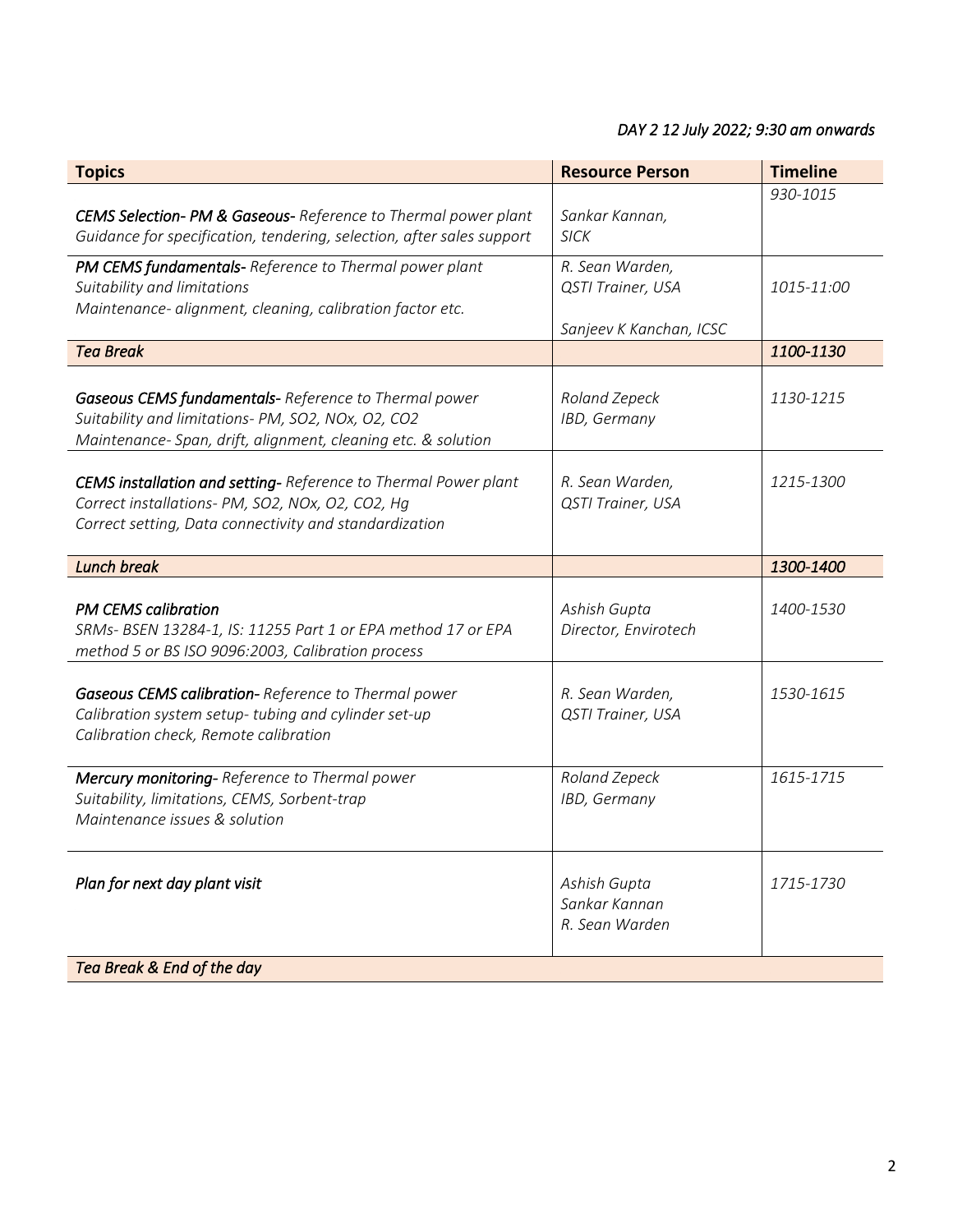## *DAY 3; 13 July 2022 (Bus starts 7:30 am onwards)*

| <b>Topics</b>                                                                                                                                                        | <b>Resource Person</b>                                                                      | <b>Timeline</b>  |
|----------------------------------------------------------------------------------------------------------------------------------------------------------------------|---------------------------------------------------------------------------------------------|------------------|
| Bus to plant site                                                                                                                                                    | <b>OSPCB</b>                                                                                | 800-1100         |
| Programme at plant<br>Tea & refreshment<br>Brief intro and safety instruction by plant                                                                               | Plant/OSPCB                                                                                 | 1100-1200        |
| One batch- One guide- PM/ Gaseous<br>Guide 1- Takes two groups (each for 20 mins)- PM monitoring<br>Guide 2- Takes two groups (each for 20 mins)- Gaseous monitoring | Ashish Gupta, India<br>Sankar Kannan, India<br>R. Sean Warden, US<br>Roland Zepeck, Germany | 1200-1400        |
| <b>Lunch break</b>                                                                                                                                                   |                                                                                             | 1300-1400        |
| Demo continue until finish                                                                                                                                           |                                                                                             | <i>1400-1600</i> |
| Finish of the site visit<br>Closing meeting, Thanks giving to the plant                                                                                              | OSPCB, ICSC                                                                                 | 1600-1630        |
| Bus Return from plant to accommodation                                                                                                                               | OSPCB, ICSC                                                                                 | 1630-1930        |
| End of the day                                                                                                                                                       |                                                                                             |                  |